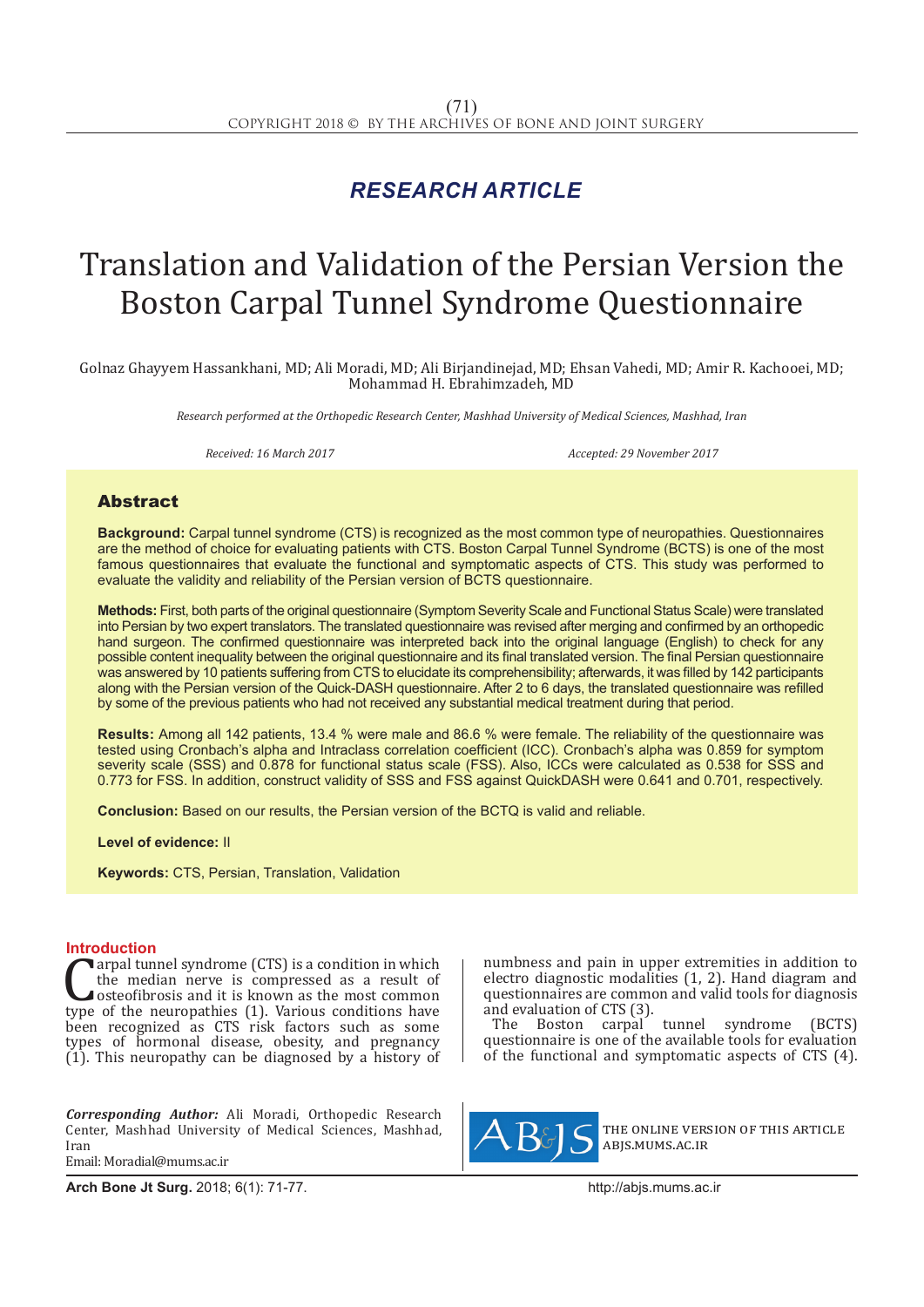THE ARCHIVES OF BONE AND JOINT SURGERY. ABJS.MUMS.AC.IR PERSIAN TRANSLATION OF BCTS VOLUME 6. NUMBER 1. JANUARY 2018

Patient based questionnaires should be translated and validated in language and culture of the target population and community before using for clinical outcome evaluations (5,6). Although BCTS questionnaire has been translated into various languages and validated, no Persian version of it is yet available (2, 4-10). This study was performed to evaluate the validity and reliability of the Persian version of BCTS questionnaire.

#### **Materials and Methods**

### *Study design and set up*

The objective of this prospective study was to validate the BCTS questionnaire in Persian language among patients suffering from CTS. This study was approved by an institutional review board and all patients signed an informed consent form.

# *Instruments*

*QuickDASH*  QuickDASH is a short form of the DASH questionnaire, consisting of 11 physical and mental items that measure the disability in the upper extremity. Each question points from one to five in Likert scale ranging from No Difficulty level to unable to do the task. The total score

#### *The Boston CTS questionnaire*

ranges from 0 to 100 (11).

The Boston CTS questionnaire is designed to evaluate the severity of the condition in patients suffering from CTS. This questionnaire consists of 18 items in two different parts: the symptom severity scale (SSS) and the functional status scale (FSS). The SSS consists of 11 questions that considers wrist pain episodes, numbness, weakness, and difficulty of grasping scored from one (normal) to five (very serious, very difficult, more than five times, and continued). Furthermore, the FSS is an eight itemed subscale which access daily hand functions. The FSS is also scored from one (No difficulty) to five (Cannot perform the activity at all). The total score is calculated as the mean of all items for each subscale. Higher scores indicate a worse symptom or function (2, 7).

#### *Participants and Procedures*

142 patients suffering from CTS were enrolled in this study. Inclusion criteria consist of confirmed CTS with clinical and electrodiagnostic study; age range between 18 to 70 years old; native Persian language; and ability to read and answer the questions. In contrast, non-Persian speakers, uneducated and psychologically disabled patients were excluded from the study. Both parts of the original questionnaire (SSS and FSS) were independently translated into Persian by two individual translators. The translated questionnaires were merged after being discussed by the previously-mentioned translators. The merged translation was revised and confirmed by orthopedic researchers. The confirmed questionnaire was interpreted back into the original language (English). The new English version of questionnaire was compared with and verified against the original one [Appendix 1]. Once the final questionnaire was confirmed, it was answered

by 10 patients suffering from CTS in order to elucidate the comprehensiveness of the Persian questionnaire. Thereafter, the Persian questionnaire was filled out by all participants along with the Persian version of QuickDASH questionnaire. Within the next 2 to 6 days the translated questionnaire was refilled by some of the same patients who had not received any medical treatment during that period. Finally, all statistical analysis were done using SPSS version 16.0 (SPSS Inc., Chicago IL). Statistical significance was accepted for *P<0.05*.

#### *Reliability testing*

The Cronbach's alpha and Intraclass Correlation Coefficient (ICC) were used to evaluate the test reliability. The Cronbach's  $\alpha \geq 0.7$  was considered as good internal consistency. Moreover, the ICC or test-retest reliability was estimated by responding to the questionnaire on two different occasions, the first time by all 142 patients and the second time by few of them. The ICC>0.75 was considered as reliable (4).

#### *Construct validity*

Construct validity was assessed by testing the Persian BCTSQ against the QuickDASH questionnaire, which had already been converted into Persian and validated. Depending on the score distribution, Spearman's and Pearson's correlations were used to calculate the correlation.

#### **Results**

Among all 142 patients 13.4 % were male and 86.6 % were female. The affected hand was as follow: 31.5 % right side, 29.2 % left side and 39.2 % both side. Mean of used questionnaires such as quick DASH, SSS and FSS were 45.7±23.1, 2.84±0.872 and 2.21±0.848, respectively. Mean retest of SSS and FSS were measured as 2.61±17.6 and 0.736±1.02 [Table 1].

| Table 1. Demographic Characteristics of Patients (n=142) |        |              |
|----------------------------------------------------------|--------|--------------|
|                                                          | Male   | 19 (13.4)    |
| <b>Sex</b>                                               | Female | 123 (86.6)   |
| <b>Affected side</b>                                     | Right  | 41 (31.5)    |
|                                                          | Left   | 38 (29.2)    |
|                                                          | hoth   | 51 (39.2)    |
| Quick-DASH, mean (SD)                                    |        | 45.7 (23.1)  |
| SSS, mean (SD)                                           |        | 2.93 (0.843) |
| SSS (retest), mean (SD)                                  |        | 2.64(0.946)  |
| FSS, mean (SD)                                           |        | 2.26(0.837)  |
| FSS (retest), mean (SD)                                  |        | 2.24 (0.903) |

Quick- DASH: Quick- the Disabilities of the Arm, Shoulder and Hand Score

SSS: Symptom Severity Scale

FSS: Functional Status Scale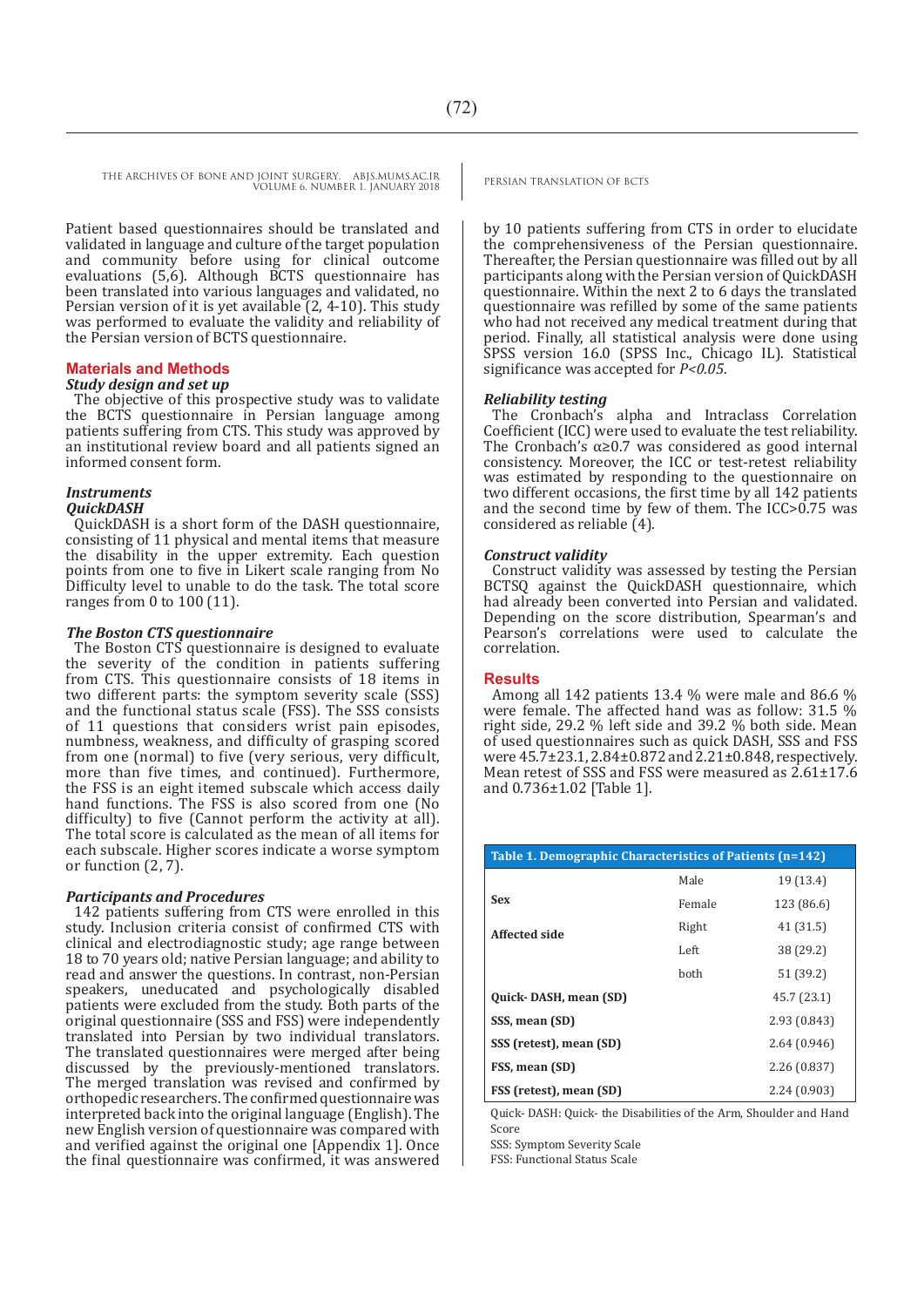| Table 2. Statistics analysis of symptom severity scale after item deletion |                   |                           |                                            |                                                   |  |
|----------------------------------------------------------------------------|-------------------|---------------------------|--------------------------------------------|---------------------------------------------------|--|
|                                                                            | <b>Mean score</b> | <b>Standard Deviation</b> | <b>Corrected Item-Total</b><br>Correlation | <b>Cronbach's Alpha if Item</b><br><b>Deleted</b> |  |
| Q <sub>1</sub>                                                             | 3.26              | 1.29                      | 0.630                                      | 0.841                                             |  |
| Q <sub>2</sub>                                                             | 2.76              | 1.42                      | 0.598                                      | 0.843                                             |  |
| Q <sub>3</sub>                                                             | 3.06              | 1.15                      | 0.611                                      | 0.843                                             |  |
| Q <sub>4</sub>                                                             | 3.42              | 1.42                      | 0.549                                      | 0.847                                             |  |
| Q <sub>5</sub>                                                             | 3.32              | 1.46                      | 0.407                                      | 0.859                                             |  |
| Q <sub>6</sub>                                                             | 3.11              | 1.30                      | 0.429                                      | 0.856                                             |  |
| Q <sub>7</sub>                                                             | 2.62              | 1.26                      | 0.532                                      | 0.848                                             |  |
| $Q_8$                                                                      | 2.99              | 1.27                      | 0.622                                      | 0.841                                             |  |
| Q <sub>9</sub>                                                             | 3.04              | 1.31                      | 0.654                                      | 0.839                                             |  |
| Q <sub>10</sub>                                                            | 2.64              | 1.38                      | 0.625                                      | 0.841                                             |  |
| Q 11                                                                       | 2.02              | 1.11                      | 0.416                                      | 0.856                                             |  |

Q: questionnaire

|                |               |                           | Table 3. Statistics analysis of functional status scale after item deletion |                                            |
|----------------|---------------|---------------------------|-----------------------------------------------------------------------------|--------------------------------------------|
|                | Mean<br>score | <b>Standard Deviation</b> | <b>Corrected Item-Total</b><br>Correlation                                  | Cronbach's Alpha if Item<br><b>Deleted</b> |
| Q <sub>1</sub> | 1.73          | 0.996                     | 0.576                                                                       | 0.870                                      |
| Q <sub>2</sub> | 1.65          | 0.916                     | 0.554                                                                       | 0.872                                      |
| Q <sub>3</sub> | 2.11          | 1.16                      | 0.689                                                                       | 0.858                                      |
| Q <sub>4</sub> | 2.23          | 1.21                      | 0.697                                                                       | 0.857                                      |
| Q <sub>5</sub> | 2.51          | 1.26                      | 0.621                                                                       | 0.866                                      |
| Q <sub>6</sub> | 2.74          | 1.13                      | 0.698                                                                       | 0.857                                      |
| Q <sub>7</sub> | 2.82          | 1.17                      | 0.703                                                                       | 0.857                                      |
| $Q_8$          | 2.31          | 1.22                      | 0.597                                                                       | 0.868                                      |

Q: questionnaire

| Table 4. Internal consistency and test-retest reliability of Persian version of Boston Carpal Tunnel Syndrome |                         |                        |                         |                    |         |
|---------------------------------------------------------------------------------------------------------------|-------------------------|------------------------|-------------------------|--------------------|---------|
|                                                                                                               | <b>Cronbach's Alpha</b> | Intraclass correlation | 95% Confidence Interval | P-value            |         |
|                                                                                                               |                         | coefficient (ICC)      | <b>Lower Bound</b>      | <b>Upper Bound</b> |         |
| <b>SSS</b>                                                                                                    | 0.859                   | 0.538                  | 0.218                   | 0.729              | 0.002   |
| <b>FSS</b>                                                                                                    | 0.878                   | 0.773                  | 0.608                   | 0.869              | < 0.001 |

SSS: Symptom Severity Scale

FSS: Functional Status Scale

During the item deletion the Cronbach's alpha test varies from 0.839 to 0.859 for SSS and 0.857 to 0.872 for FSS [Table 2; 3]. The Cronbach's alphas for SSS and FSS were 0.859 and 0.878, respectively. The ICCs were calculated as 0.538 for SSS and 0.773 for FSS (*P=0.002* for SSS, and *P<0.001* for FSS) [Table 4]. Construct validities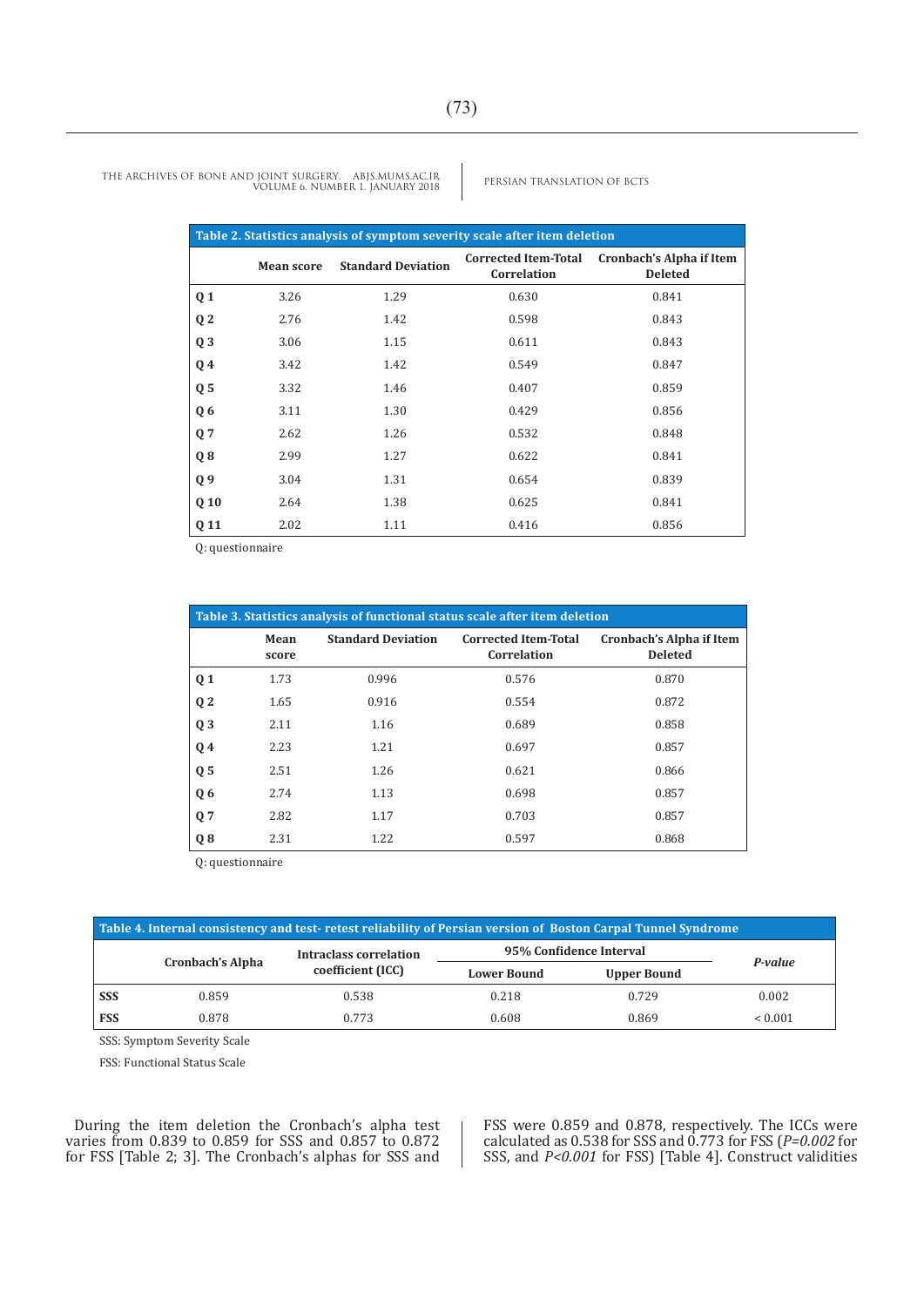THE ARCHIVES OF BONE AND JOINT SURGERY. ABJS.MUMS.AC.IR PERSIAN TRANSLATION OF BCTS VOLUME 6. NUMBER 1. JANUARY 2018

| Table 5. Construct validity expressed by Pearson's Correlation<br>between Persian Boston CTS (FSS, SSS) and Quick-DASH |         |            |  |  |
|------------------------------------------------------------------------------------------------------------------------|---------|------------|--|--|
| <b>Quick-DASH</b>                                                                                                      | FSS     | <b>SSS</b> |  |  |
| Correlation                                                                                                            | 0.701   | 0.641      |  |  |
| P-value                                                                                                                | < 0.001 | < 0.001    |  |  |

Quick- DASH: Quick- the Disabilities of the Arm, Shoulder and Hand Score

SSS: Symptom Severity Scale

FSS: Functional Status Scale

of SSS and FSS against QuickDASH were 0.641 and 0.701, respectively with *P<0.001* for both subscales of the Boston CTS questionnaire [Table 5].

#### **Discussion**

The aim of the current study was to evaluate the

validity and reliability of the Persian version of the BCTQ. While both FSS and SSS had good consistency, the reproducibility was not satisfactory. Also, construct validity was moderate in both subscales of the questionnaire. Based on the present results, the Persian version of the BCTQ can be used with acceptable validity and reliability. Table 6 shows the comparison of the reliability and validity of Boston Carpal Tunnel Syndrome questionnaire with different studies.

As a limitation, this study was performed in a single medical center which cannot be a good representative of all Iranian population. Also, the participants' educational level, as a factor that might have affected their responses, was not evaluated.

Our study revealed high internal consistency of BCTSQ implying good coherence among all questions. The high level of internal consistency lowers the differences (10). Although Cronbach's alpha showed good internal consistency, it did not match its level reported in other studies  $(4, 9, 12)$ . Furthermore, the current study

| Table 6. Comparing reliability and validity of Boston Carpal Tunnel Syndrome questionnaire with different studies |                                                                                                                                                                                         |            |            |            |            |                         |            |                          |
|-------------------------------------------------------------------------------------------------------------------|-----------------------------------------------------------------------------------------------------------------------------------------------------------------------------------------|------------|------------|------------|------------|-------------------------|------------|--------------------------|
| Author                                                                                                            | <b>Title</b>                                                                                                                                                                            | Cronbach   |            |            | ICC        | Validity against other  | Validity   |                          |
|                                                                                                                   |                                                                                                                                                                                         | <b>FSS</b> | <b>SSS</b> | <b>FSS</b> | <b>SSS</b> | questionnaires          | <b>FSS</b> | <b>SSS</b>               |
| Kim, J. K.                                                                                                        | The Korean version of the Carpal Tunnel<br>Questionnaire. Cross cultural adaptation,<br>reliability, validity and responsiveness                                                        | 0.90       | 0.89       | 0.94       | 0.92       | K-DASH                  | 0.67       | 0.61                     |
|                                                                                                                   |                                                                                                                                                                                         |            |            |            |            | <b>DASH</b>             | 0.75       | 0.63                     |
|                                                                                                                   |                                                                                                                                                                                         |            |            |            |            | BP subscale of the SF36 |            | 72                       |
| Lue, Y. J.                                                                                                        | Validation of the Chinese version of the Boston<br>Carpal Tunnel Questionnaire                                                                                                          |            |            | 0.75       | 0.86       | MH subscale of the SF36 |            | 0.28                     |
|                                                                                                                   |                                                                                                                                                                                         |            |            |            |            | PF subscale of the SF36 | 0.48       |                          |
|                                                                                                                   |                                                                                                                                                                                         |            |            |            |            | grip strength           | 0.35       | $\overline{\phantom{0}}$ |
| Park, D. J.                                                                                                       | Cross-cultural adaptation of the Korean version<br>of the Boston carpal tunnel questionnaire                                                                                            | 0.951      | 0.929      | 0.931      | 0.844      | K-DASH                  | 0.838+     | $0.800+$                 |
| Mody, G. N.                                                                                                       | Carpal tunnel syndrome in Indian patients: use<br>of modified questionnaires for assessment                                                                                             | 0.87       | 0.91       |            |            |                         |            |                          |
| Upatham, S.                                                                                                       | Reliability of Thai Version Boston Questionnaire                                                                                                                                        | 0.84       | 0.86       | ÷          |            |                         |            |                          |
| Sezgin, M.                                                                                                        | Assessment of symptom severity and functional<br>status in patients with carpal tunnel syndrome:<br>reliability and functionality of the Turkish<br>version of the Boston Questionnaire |            |            |            |            | VAS                     | 0.39       | 0.48                     |
| de Campos,<br>C. C.                                                                                               | Translation and validation of an instrument<br>for evaluation of severity of symptoms and the<br>functional status in carpal tunnel syndrome                                            | 0.90       | 0.83       |            |            |                         |            |                          |
| Our study                                                                                                         | Translation and validation of the Boston Carpal<br>Tunnel Syndrome questionnaire                                                                                                        | 0.878      | 0.859      | 0.773      | 0.538      | Quick-DASH              | 0.641      | 0.701                    |

DASH: Disabilities of the Arm, Shoulder and Hand

VAS: Visual Analogue Scale

BP: Bodily Pain

"PF: Physical Functioning"

MH: Mental Health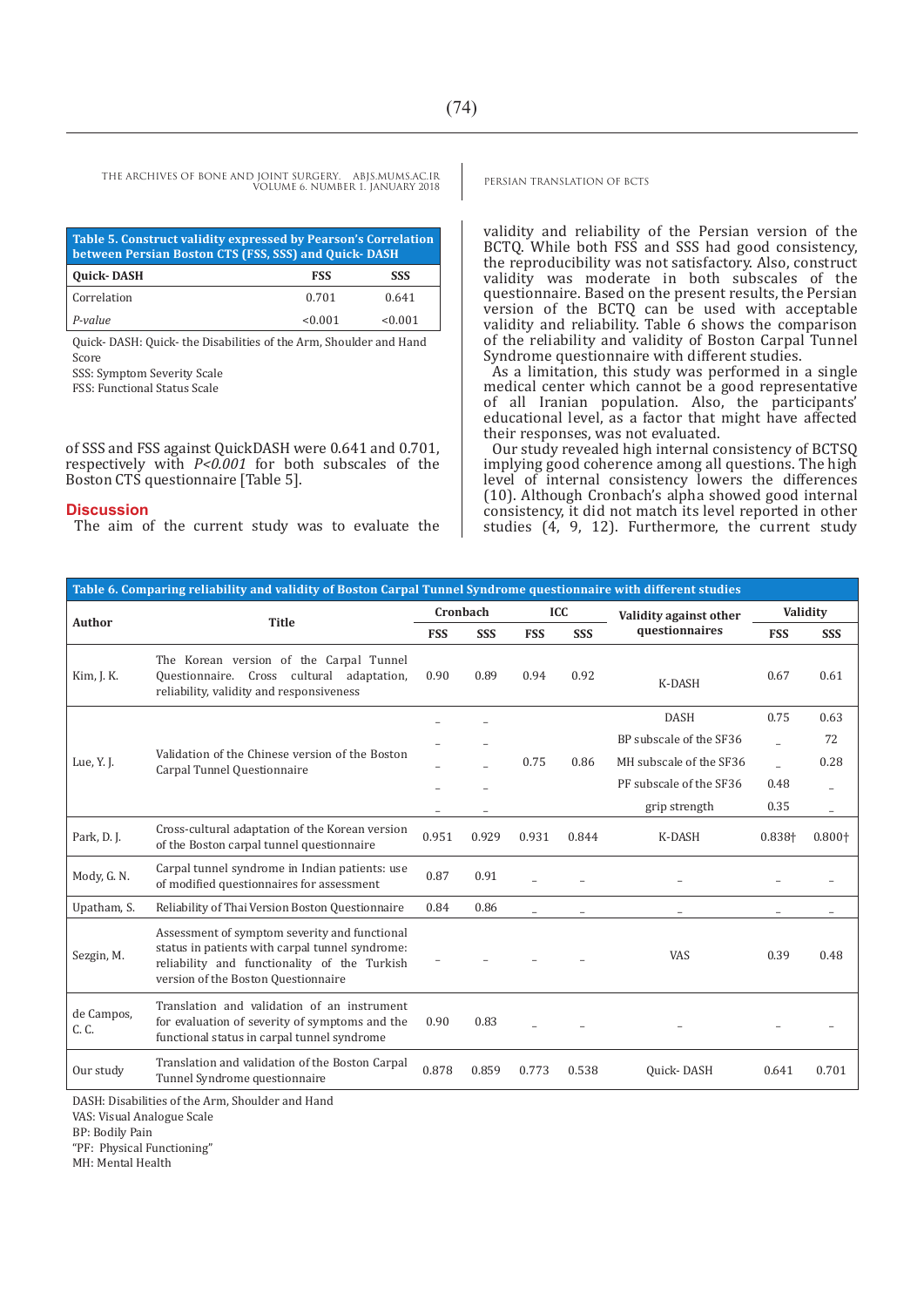THE ARCHIVES OF BONE AND JOINT SURGERY. ABJS.MUMS.AC.IR PERSIAN TRANSLATION OF BCTS VOLUME 6. NUMBER 1. JANUARY 2018

revealed moderate agreement between the first and second responses on the same questionnaire. The lower ICC of SSS showed some change in symptoms within 2-6 days which is not logical. The reason for the lower reliability reported in this study is that the translated questionnaire was not as understandable as its version in other languages. It was suggested that some patients cannot distinguish the words "pain", "numbness", "tingling", and "weakness" in addition to pain severity (10). Therefore, the lower Cronbach's alpha for SSS is justifiable.

Construct validity was measured by testing our questionnaire against the previously validated QuickDASH questionnaire. Although many studies have validated BCTSQ against DASH with acceptable results, it was validated with QuickDASH in this study since it is as responsive as DASH (7, 8). The present construct validity was acceptable as both the BCTQ and QuickDASH measure the symptom severity and function of the hand. The current study revealed satisfactory results in

Cronbach's alpha, ICC, and construct validity tests, thus,

it is suggested that the Persian version of the BCTQ can be used as a reliable and valid tool to access functional and symptomatic aspects of CTS.

Informed consent was obtained from the study participants before enrollment in the study.

The authors report no conflict of interest concerning the materials or methods used in this study or the findings specified in this paper.

Golnaz Ghayyem Hassankhani MD Ali Moradi MD Ali Birjandinejad MD Ehsan Vahedi MD Amir R. Kachooei MD Mohammad H. Ebrahimzadeh MD Orthopedic Research Center, Mashhad University of Medical Sciences, Mashhad, Iran

#### **References**

- 1. Padua L, Coraci D, Erra C, Pazzaglia C, Paolasso I, Loreti C, et al. Carpal tunnel syndrome: clinical features, diagnosis, and management. Lancet Neurol. 2016; 15(12):1273-84.
- 2. Sezgin M, Incel NA, Serhan S, Camdeviren H, As I, Erdogan C. Assessment of symptom severity and functional status in patients with carpal tunnel syndrome: reliability and functionality of the Turkish version of the Boston Questionnaire. Disabil Rehabil. 2006; 28(20):1281-5.
- 3. Moradi A, Mellema JJ, Oflazoglu K, Isakov A, Ring D, Vranceanu AM. The relationship between catastrophic thinking and hand diagram areas. J Hand Surg Am. 2015; 40(12):2440-6 e5.
- 4. Kim JK, Lim HM. The Korean version of the carpal tunnel questionnaire. cross cultural adaptation, reliability, validity and responsiveness. J Hand Surg Eur Vol. 2015; 40(2):200-5.
- 5. Kachooei AR, Ebrahimzadeh MH, Erfani-Sayyar R1, Salehi M, Salimi E, Razi S.Short form-McGill pain questionnaire-2 (SF-MPQ-2): a cross-cultural adaptation and validation study of the persian version in patients with knee osteoarthritis. Arch Bone Jt Surg. 2015 ; 3(1):45-50.
- 6. Ebrahimzadeh MH, Birjandinejad A, Golhasani F, Moradi A, Vahedi E, Kachooei AR. Cross-cultural adaptation, validation, and reliability testing of the Shoulder Pain and Disability index in the Persian

population with shoulder problems. Int J Rehabil Res. 2015; 38(1):84-7.

- 7. Lue YJ, Lu YM, Lin GT, Liu YF. Validation of the chinese version of the boston carpal tunnel questionnaire. J Occup Rehabil. 2014; 24(1):139-45.
- 8. Park DJ, Kang JH, Lee JW, Lee KE, Wen L, Kim TJ, et al. Cross-cultural adaptation of the Korean version of the Boston carpal tunnel questionnaire: its clinical evaluation in patients with carpal tunnel syndrome following local corticosteroid injection. J Korean Med Sci. 2013; 28(7):1095-9.
- 9. Mody GN, Anderson GA, Thomas BP, Pallapati SC, Santoshi JA, Antonisamy B. Carpal tunnel syndrome in Indian patients: use of modified questionnaires for assessment. J Hand Surg Eur Vol. 2009; 34(5):671-8.
- 10.Upatham S, Kumnerddee W. Reliability of Thai version Boston questionnaire. J Med Assoc Thai. 2008; 91(8):1250-6.
- 11.Gummesson C, Ward MM, Atroshi I. The shortened disabilities of the arm, shoulder and hand questionnaire (Quick DASH): validity and reliability based on responses within the full-length DASH. BMC Musculoskelet Disord. 2006; 7(1):44-51.
- 12.de Campos CC, Manzano GM, de Andrade LB, Castelo Filho A, Nobrega JA. [Translation and validation of an instrument for evaluation of severity of symptoms and the functional status in carpal tunnel syndrome]. Arq Neuropsiquiatr. 2003; 61(1):51-5.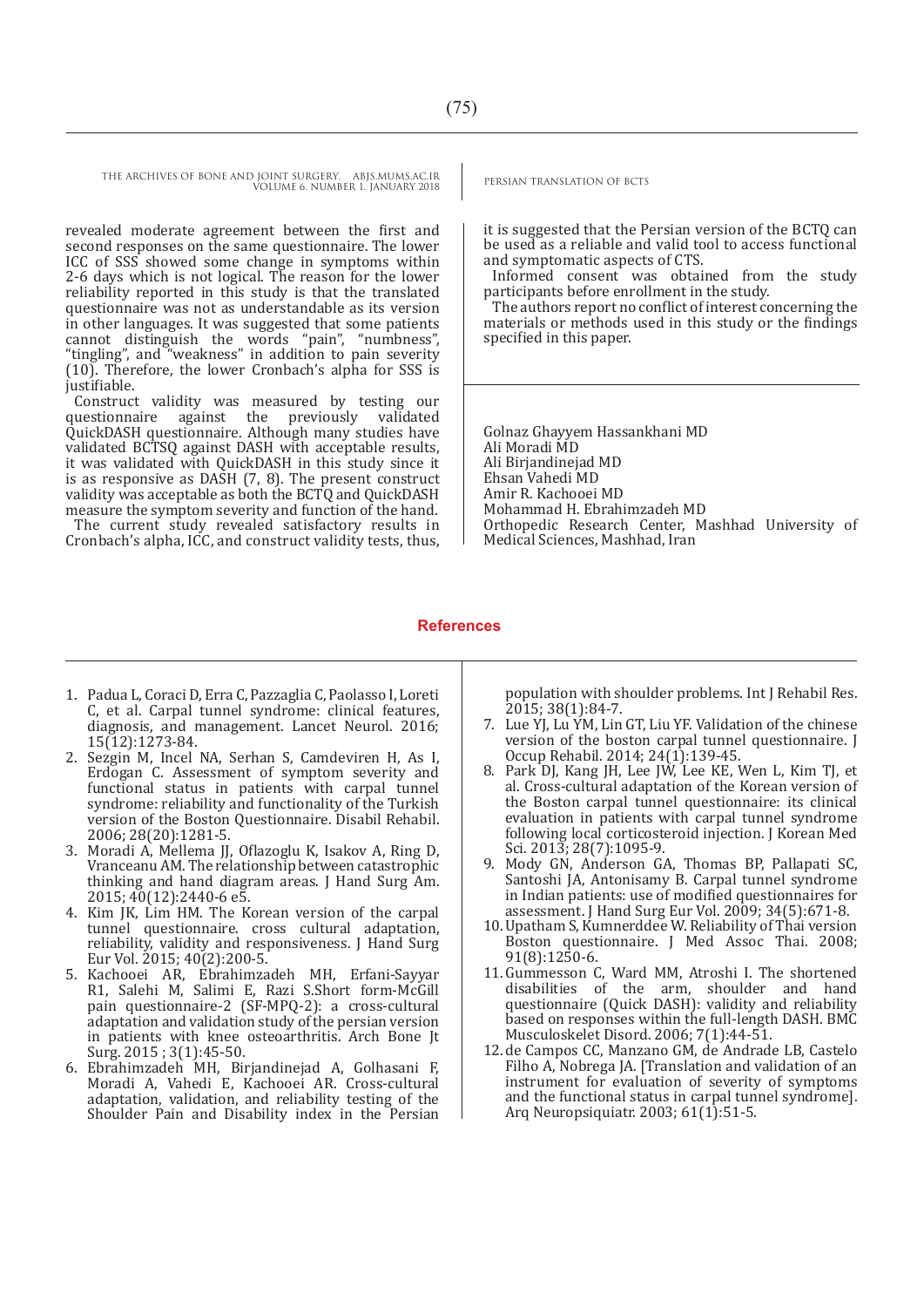PERSIAN TRANSLATION OF BCTS THE ARCHIVES OF BONE AND JOINT SURGERY. ABJS.MUMS.AC.IR VOLUME 6. NUMBER 1. JANUARY 2018

| پرسشنامه بررسی شدت علائم در CTS                                                                   |                                                                                              |  |  |  |  |
|---------------------------------------------------------------------------------------------------|----------------------------------------------------------------------------------------------|--|--|--|--|
|                                                                                                   |                                                                                              |  |  |  |  |
| تاریخ حادثه: علت حادثه: آدرس و تلفن:                                                              |                                                                                              |  |  |  |  |
| سمت آسیب دیده: راست ■ چپ ■ سوالات این پرسشنامه جهت بررسی شدت علائم شما در طول یک شبانه روز در طول |                                                                                              |  |  |  |  |
|                                                                                                   |                                                                                              |  |  |  |  |
|                                                                                                   | یک هفته گذشته است. از هرسوال فقط یک گزینه را که بهترین وضعیت شما را نشان می دهد علامت بزنید. |  |  |  |  |
| ٢. بطور معمول در شب چند بار به علت درد دست و مچ از خواب                                           | ١. شدت درد شبانه در دست و مچ دست شما چگونه است؟                                              |  |  |  |  |
| بیدارمی شوید؟                                                                                     | ۱) دردشبانه ندارم                                                                            |  |  |  |  |
| ۱) هرگز                                                                                           | ۲) درد خفیف                                                                                  |  |  |  |  |
| ۲) یکبار                                                                                          | ۳) دردمتوسط                                                                                  |  |  |  |  |
| ۳) دوتاسه بار                                                                                     | ۴) دردشدید                                                                                   |  |  |  |  |
| ۴) چهار تا پنج بار                                                                                | ۵) درد خیلی شدید                                                                             |  |  |  |  |
| ۵) بیش از پنج بار                                                                                 |                                                                                              |  |  |  |  |
| ۴. چند باردرروز دچار درد مچ ودست می شوید؟                                                         | ٣. بطورمعمول ايا در ناحيه مچ و دستتان در طول روز درد داريد؟                                  |  |  |  |  |
| ۱) هرگز                                                                                           | ۱) هرگز درد روزانه ندارم                                                                     |  |  |  |  |
| ٢) یک یا دوبار                                                                                    | ۲) درد روزانه خفیف دارم                                                                      |  |  |  |  |
| ٣) سه تا پنج بار                                                                                  | ۳) درد روزانه متوسط دارم                                                                     |  |  |  |  |
| ۴) بیش از ۵بار                                                                                    | ۴) درد روزانه شدید دارم                                                                      |  |  |  |  |
| ۵) درد مداوم                                                                                      | ۵) درد روزانه خیلی شدید دارم                                                                 |  |  |  |  |
| ۶. آیا احساس خوب رفتگی (بی حسی) در دست خود دارید؟                                                 | ۵. بطور متوسط مدت درد مچ ودست شما چقدر است؟                                                  |  |  |  |  |
| ۱) ندارم                                                                                          | ۱) درد ندارم                                                                                 |  |  |  |  |
| ۲) بیحسی خفیف                                                                                     | ۲) کمتر از ۱۰دقیقه                                                                           |  |  |  |  |
| ۳) بیحسی متوسط                                                                                    | ۳) ۱۰ تا ۶۰دقیقه                                                                             |  |  |  |  |
| ۴) بیحسی شدید                                                                                     | ۴) بیشتر از ۶۰دقیقه                                                                          |  |  |  |  |
| ۵) بیحسی خیلی شدید                                                                                | ۵) درتمام طول روز درد دارم                                                                   |  |  |  |  |
| ٨. آیا احساس سوزن سوزن شدن در دست خود دارید ؟                                                     | ٧. آیا احساس ضعف در دست و مچ خود می کنید ؟                                                   |  |  |  |  |
| ۱) احساس سوزن سوزن شدن ندارم                                                                      | ۱) ضعفی احساس نمی کنم                                                                        |  |  |  |  |
| ۲) احساس سوزن سوزن شدن خفیف                                                                       | ۲) ضعف خفیف                                                                                  |  |  |  |  |
| ۳)احساس سوزن سوزن شدن متوسط                                                                       | ۳) ضعف متوسط                                                                                 |  |  |  |  |
| ۴)احساس سوزن سوزن شدید شدید                                                                       | ۴) ضعف شدید                                                                                  |  |  |  |  |
| ۵) احساس سوزن سوزن شدن خیلی شدید                                                                  | ۵) ضعف خیلی شدید                                                                             |  |  |  |  |
| ۱۰. درطول شب چند بار به علت بی حسی وسوزن سوزن شدن از                                              | ۹.    شدت بی حسی یا سوزن سوزن شدن دست شما در شب                                              |  |  |  |  |
| خواب بيدارمي شويد؟                                                                                | چقدر است؟                                                                                    |  |  |  |  |
| ۱) هرگز                                                                                           | ١) احساس بيحسى و سوزن سوزن شدن ندارم.                                                        |  |  |  |  |
| ۲) یکبار                                                                                          | ۲) خفیف                                                                                      |  |  |  |  |
| ۳) دوتا سه بار                                                                                    | ۳) متوسط                                                                                     |  |  |  |  |
| ۴) چهارتا پنج بار                                                                                 | ۴) شدید                                                                                      |  |  |  |  |
| ۵) بیشتر ازپنج بار                                                                                | ۵) خیلی شدید                                                                                 |  |  |  |  |
|                                                                                                   | ١١. آيا در گرفتن وسايل توسط دست و بكار گيري از وسايل كوچک مانند مداد و كليد مشكل داريد ؟     |  |  |  |  |
|                                                                                                   | ۱) مشکلی ندارم                                                                               |  |  |  |  |
|                                                                                                   | ٢) مشكل خفيف                                                                                 |  |  |  |  |
| ۳) مشکل متوسط                                                                                     |                                                                                              |  |  |  |  |
| ۴) مشکل شدید                                                                                      |                                                                                              |  |  |  |  |
|                                                                                                   | ۵) مشکل خیلی شدید                                                                            |  |  |  |  |